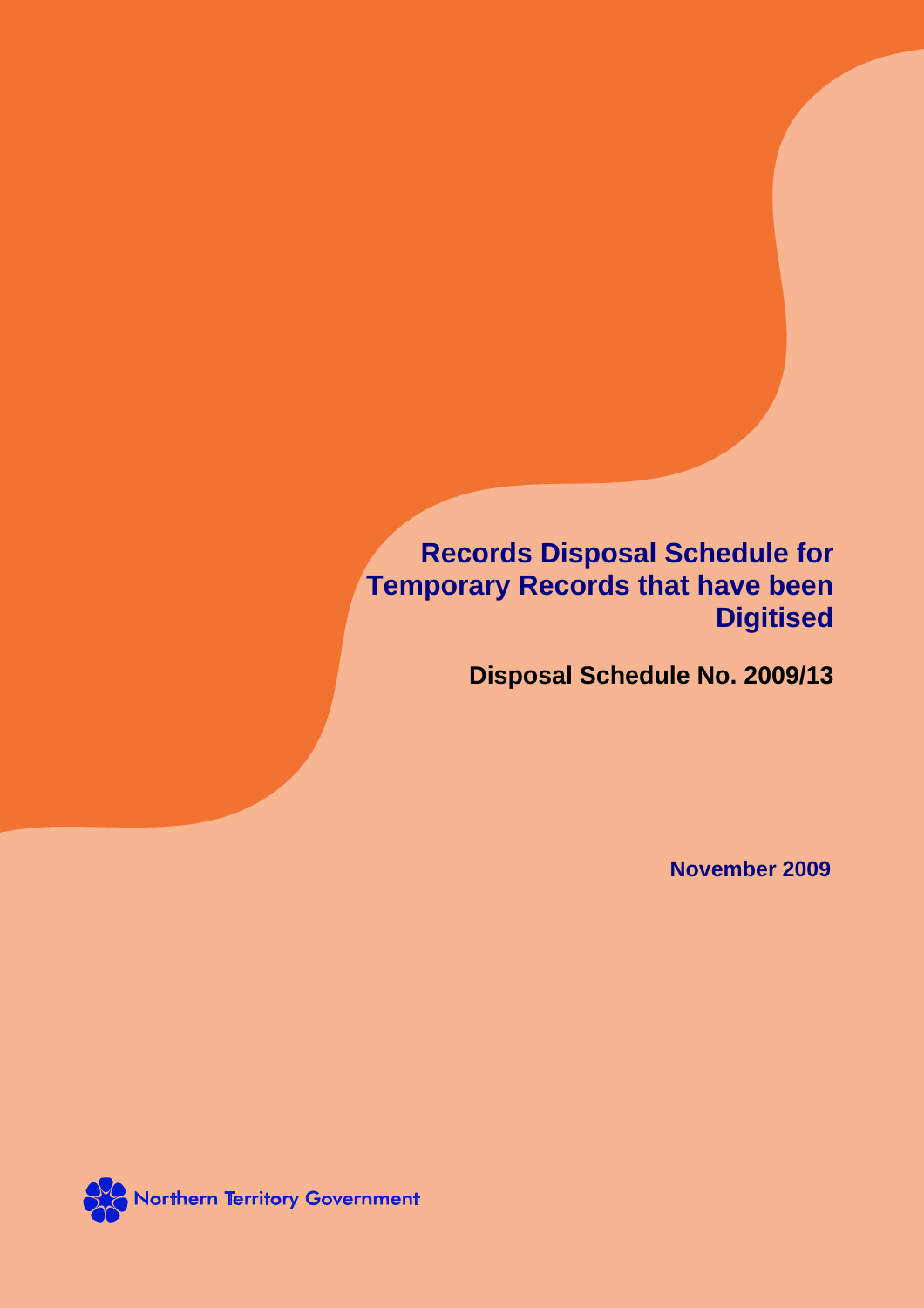For information and advice, please contact NT Records Service Department of Business and Employment GPO Box 2391 Darwin NT 0801

Telephone: (08) 8999 1781<br>Facsimile: (08) 8924 3880 Facsimile: (08) 8924 3880<br>Website: http://uluru.nt.go http://uluru.nt.gov.au/dbe/records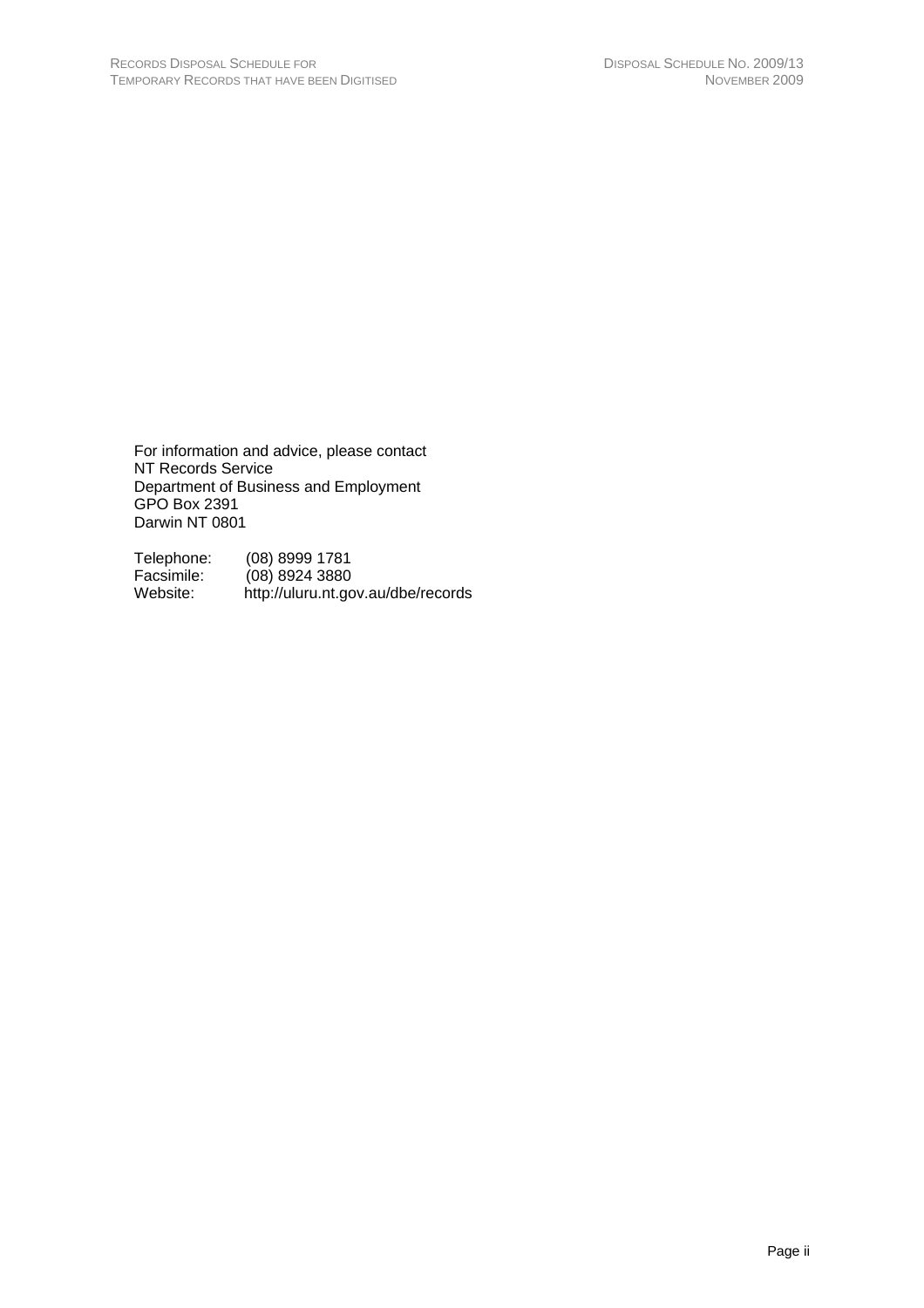# **Table of Contents**

| <b>ABOUT THIS DISPOSAL SCHEDULE</b>                     | 2 |
|---------------------------------------------------------|---|
| Purpose                                                 | 2 |
| Scope                                                   | 2 |
| <b>Regulatory Framework</b>                             | 2 |
| <b>Related Documents</b>                                | 2 |
| NT Government Disposal Schedules                        | 2 |
| Responsibility                                          | 3 |
| Authority                                               | 3 |
| Normal Administrative Practice                          | 3 |
| <b>Notification of Destruction</b>                      | 3 |
| Acknowledgment                                          | 3 |
| <b>DEFINITIONS</b>                                      | 4 |
| <b>GUIDELINES FOR USING THIS SCHEDULE</b>               | 5 |
| Records digitised prior to approval of this<br>schedule | 6 |
| <b>Compliance Checklist</b>                             | 7 |
| <b>DISPOSAL SCHEDULE</b>                                | 8 |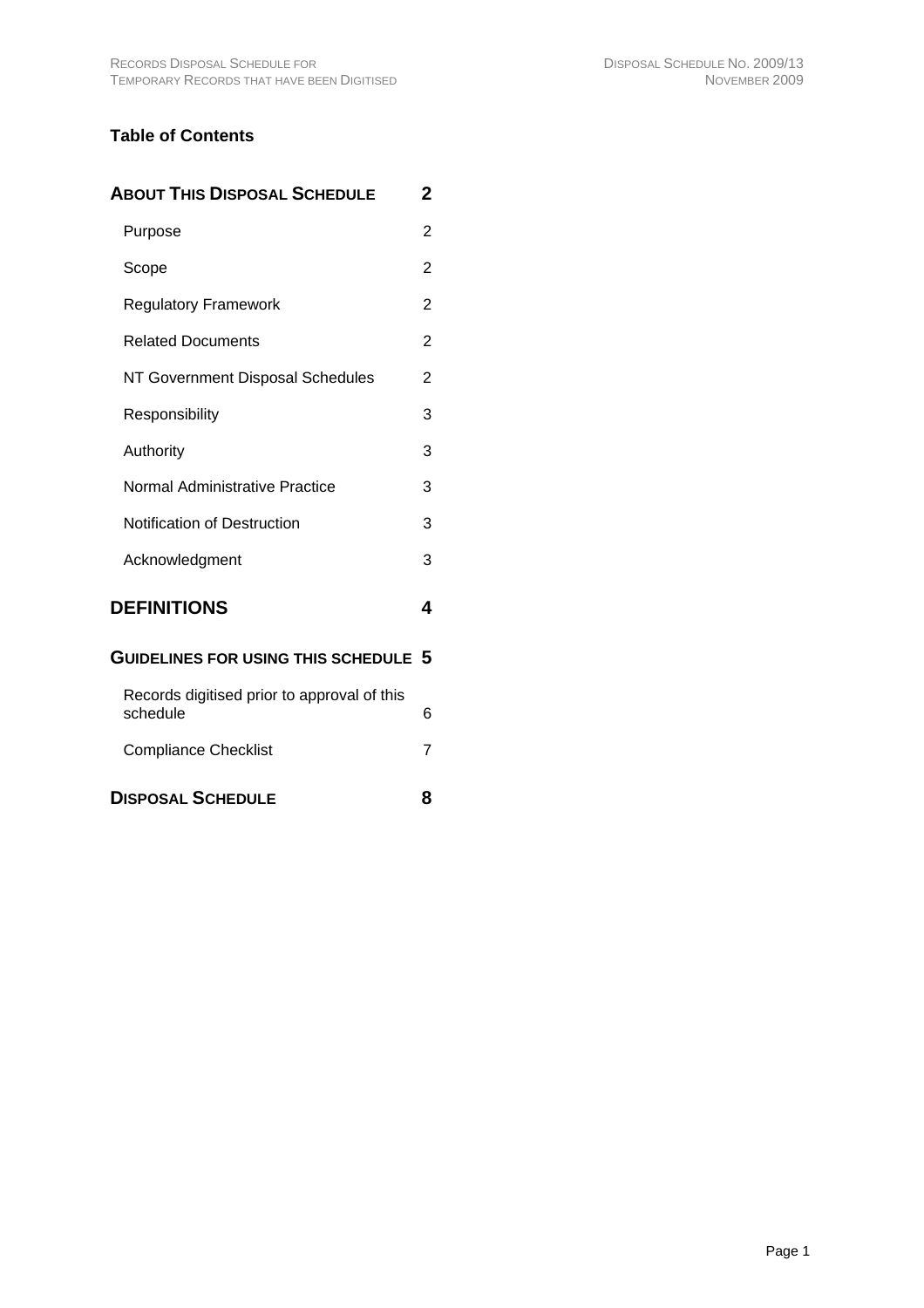# <span id="page-3-0"></span>**ABOUT THIS DISPOSAL SCHEDULE**

### **Purpose**

The purpose of this Disposal Schedule is to allow the authorised destruction of temporary value hard-copy original source records which have been digitised (also referred to as scanned or imaged) and captured into a compliant recordkeeping system, where the digital copy becomes the record relied upon in the normal course of business and for future evidentiary purposes.

### **Scope**

.

Application of this Disposal Schedule is mandatory for all NT Government public sector organisations.

### **Regulatory Framework**

The regulatory basis for this Disposal Schedule is defined in:

- Information Act
- Australian Standards AS ISO 15489:2002- Records Management

### **Related Documents**

This Disposal Schedule is to be read in conjunction with:

- ▶ NT Government Records Management Standard – Records Disposal
- policies and procedures of the public sector organisation
- current authorised disposal schedules for the public sector organisation
- Records Management Advice No. 5 *Scanning of Records*

## **NT Government Disposal Schedules**

There are two types of records disposal schedules:

- "general" disposal schedules that apply to records common to most or all NT Government public sector organisations, and
- "records" disposal schedules specific to an NT Government public sector organisation or function.

There are presently five disposal schedules which provide disposal coverage for records common to most or all NT Government public sector organisations;

 Disposal Schedule for Administrative Records of the Northern Territory Government – Disposal Schedule No. 2000/8 (ADMIN).\*

\* Note that section 6 of this schedule (covering Information Management) has been superseded by the Disposal Schedule for Information Management Records of the Northern Territory Government – Disposal Schedule No 2003/2 (IM).

- Disposal Schedule for Information Management Records of the Northern Territory Government – Disposal Schedule No 2003/2 (IM).
- Disposal Schedule for the Financial Management Records of the Northern Territory Government – Disposal Schedule No. 2001/2 (FM).
- Disposal Schedule for the Human Resource Management Records of the Northern Territory Government – Disposal Schedule No. 2001/6 (HRM).
- Disposal Schedule for Records of Short Term Value – Disposal Schedule No. 2003/10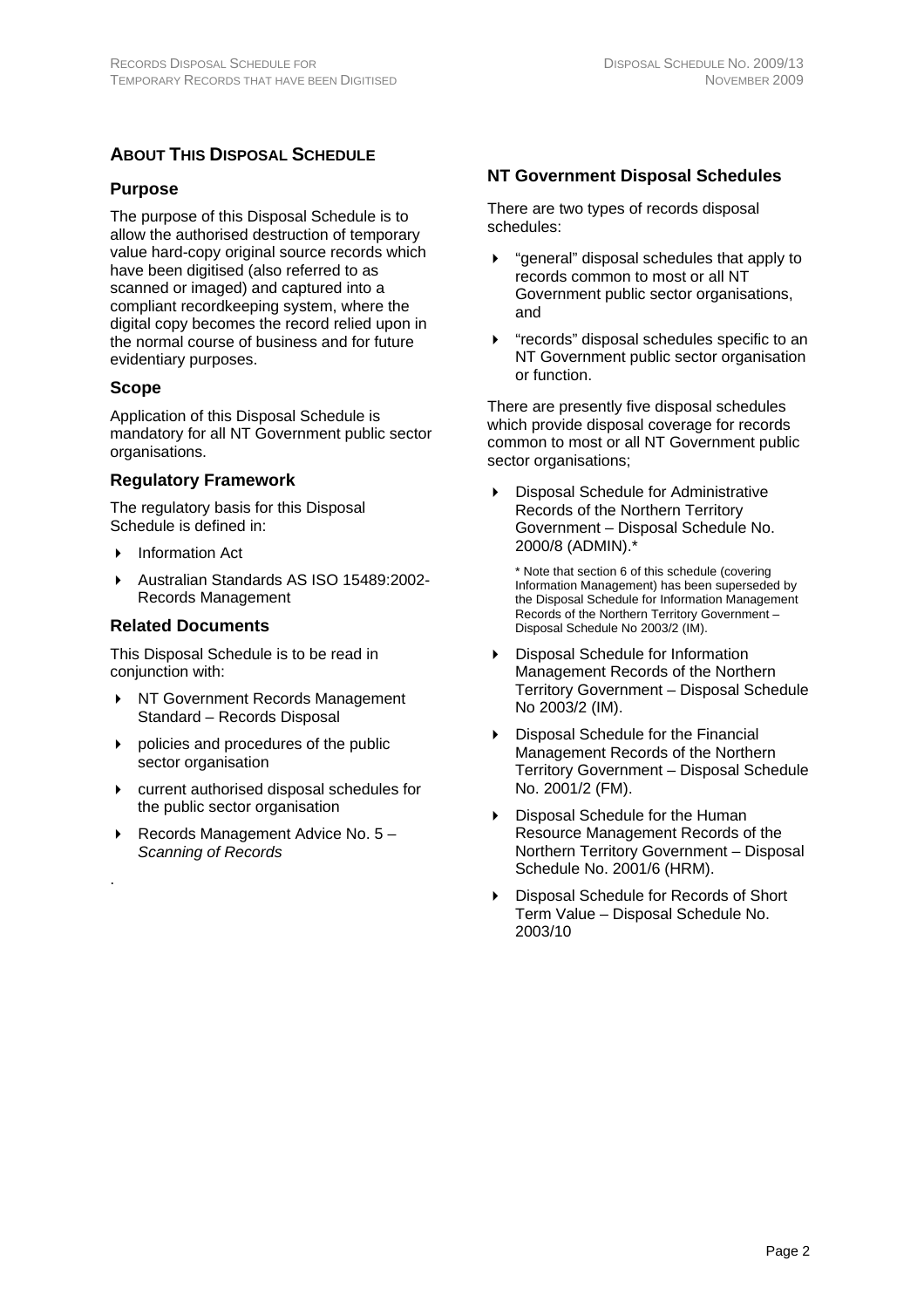# <span id="page-4-0"></span>**Responsibility**

The Chief Executive of the public sector organisation using this Disposal Schedule is responsible for implementing the schedule.

## **Authority**

This Disposal Schedule was approved by the Director of the NT Archives Service and the Director of the Records Service on 30<sup>th</sup> November 2009 and is effective immediately.

### **Normal Administrative Practice**

Some records and ephemeral documents can be destroyed as a normal administrative practice if they are:

- duplicate (eg information or reference copy)
- obviously unimportant (eg telephone message slips)
- of short term facilitative value (eg compliment slips
- a combination of these

The guiding principle is that organisations should be sure that destroying these records will not destroy evidence that might be needed.

## **Notification of Destruction**

No formal notification of destruction of records in accordance with this schedule is required.

### **Acknowledgment**

The schedule was drafted by the NT Records Service, Department of Business and Employment.

The NT Records Service acknowledges that material produced by the National Archives of Australia, all Australian State and Territory archives and record authorities, Archives New Zealand and Standards Australia was used in the development of this schedule.

This work is copyright. Apart from any use as permitted under the Copyright Act 1968, no part may be reproduced by any process without prior written permission of the NT Archives Service. Requests and enquiries concerning reproduction and rights should be directed to the Director, NT Archives Service.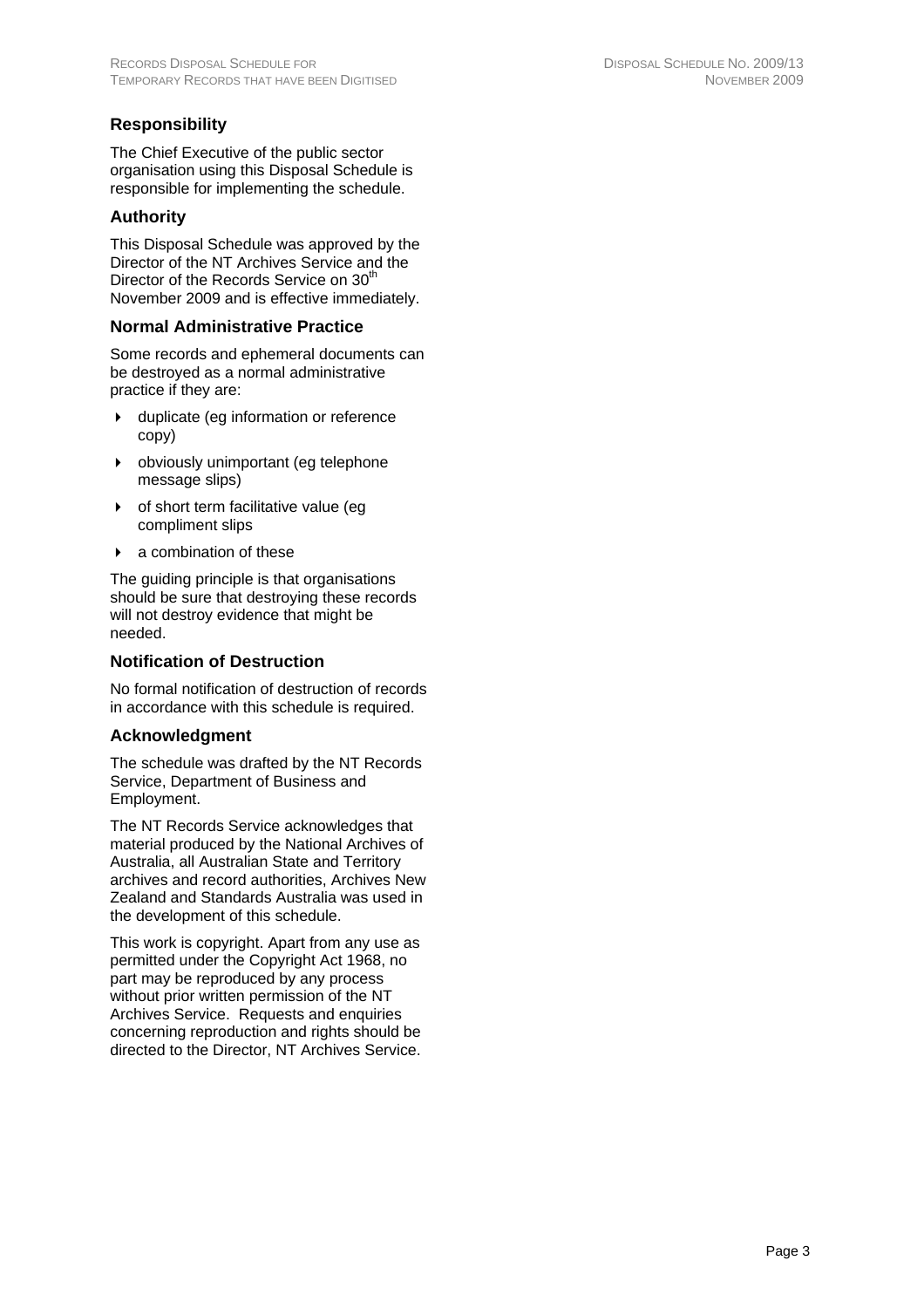# <span id="page-5-0"></span>**DEFINITIONS**

| <b>Authentic Copy</b>                                                 | A copy resulting from processes and systems which ensure an accurate and<br>complete reproduction of the source record is produced.        |
|-----------------------------------------------------------------------|--------------------------------------------------------------------------------------------------------------------------------------------|
| Compliant<br>Recordkeeping<br><b>System</b>                           | A recordkeeping system which complies with the requirements of AS ISO<br>15489.1-2002                                                      |
| <b>Digitisation</b>                                                   | Process of converting analog information into a digital format.                                                                            |
| <b>Electronic Document</b><br>and Records<br><b>Management system</b> | A compliant recordkeeping system capable of handling records in an<br>electronic format.                                                   |
| <b>Public Document</b>                                                | A document which is admissible as evidence of the facts it states upon its<br>mere production from proper custody.                         |
| <b>Source Record</b>                                                  | The original from which a copy is made.                                                                                                    |
| <b>Temporary Value</b><br><b>Records</b>                              | Records which have been deemed not to have any archival value and can<br>be legally destroyed when a defined retention period has elapsed. |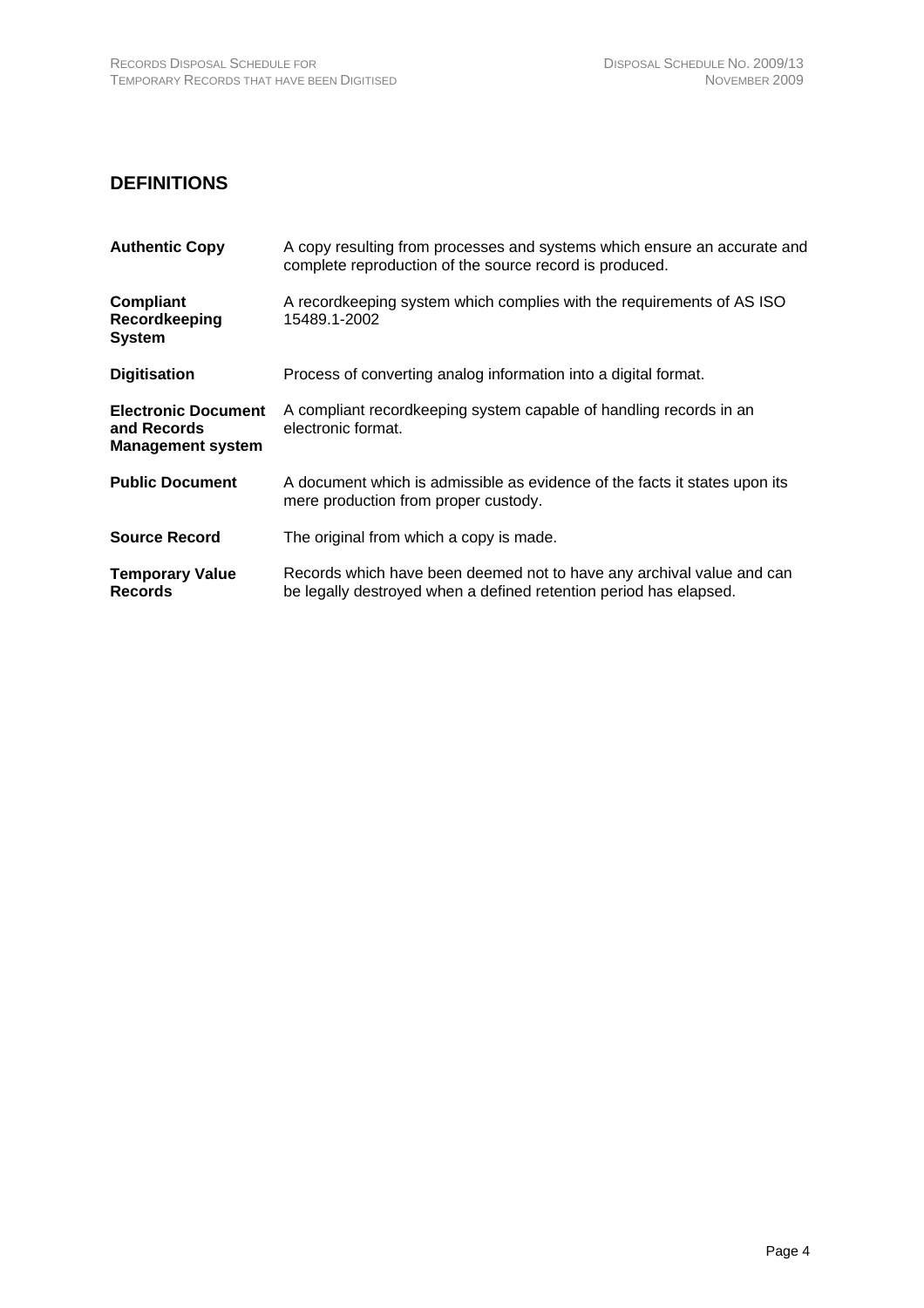<span id="page-6-0"></span>Only records of temporary value for which an approved disposal schedule exists can be destroyed in accordance with this schedule.

To destroy hard-copy originals that have been digitised using this schedule a number of conditions must be met. These are summarised below.

### **1. All requirements for retaining hardcopy originals have been assessed and fulfilled.**

It is important that checks be made that no special requirements exist to retain records in their original form. If necessary, a legal opinion should be sought to confirm that no such requirement exists. Destruction of original hard-copy records should not be in breach of any legislative or regulatory requirement.

The investigation of fraud in particular may require the retention of original signed documents. Fingerprints are also obtained only from original documents. Record classes known to have been forensically examined in criminal proceedings may need to be retained in hard-copy form for an appropriate holding period before destruction in accordance with this schedule.

Other than a legal requirement, there may be a business need or expectation from stakeholders or the broader community that a record will be retained in its original format.

**2. Copies are made which are authentic, complete and accessible.**

Authentic copies are a true and accurate representation of the original hard-copy records. Policy and procedures dealing with document preparation, batching (if used), the scanning process itself (including scanner tests), quality control measures, and processes for lodging digitised copies into the electronic document and records management system should be documented and known to staff<sup>[1](#page-6-1)</sup>.

### **3. Copies are kept for the authorised retention period**

Where the hard-copy original has been legally destroyed in accordance with this

l

schedule, the digital copy becomes the official record used and relied on in the normal course of business.

The digital copies of the hard-copy originals destroyed in accordance with this schedule need to be managed for the full retention period required by the applicable schedule.

### **4. Originals are kept for quality control purposes for an appropriate length of time after copying.**

Originals should be kept for a holding period after digitisation to allow time for any errors to be detected and to allow rescanning. The minimum period the source records must be retained following digitisation is three (3) months, providing that all quality checks have been made within this period.

### **Records excluded from the provisions of this schedule**

- (a) Records of permanent value are **NOT** to be destroyed after digitisation, but are to be transferred to NT Archives Service as required by an approved disposal schedule.
- (b) Records created prior to 1 July 1978 (selfgovernment) are **NOT** to be destroyed after digitisation, but referred to the NT Archives Service for appraisal.<sup>2</sup>
- (c) Records which are not covered by a current, approved disposal schedule are **NOT** to be destroyed in accordance with this schedule.
- (d) Contracts under seal, Powers of Attorney, public documents, charters, testimonials, proclamations, and intergovernmental agreements or treaties are **NOT** to be destroyed in accordance with this schedule.
- (e) Documents of a legislative or administrative character including written regulations, rules, by-laws, orders, determinations, awards, documents and authorities made, granted or issued under a power conferred by an Act are **NOT** to be destroyed in accordance with this schedule (seek legal advice for identification of documents in this category).

<span id="page-6-1"></span> $1$  Refer to NTG Records Management Advice no. 5 *Scanning of records* – NT Records Service, 2009 (Nov)

<span id="page-6-2"></span><sup>2</sup> Refer to Archives Management Standard *Disposal of Government Records Created Prior to 1 July 1978* - NT Archives Service, 2007 (Aug).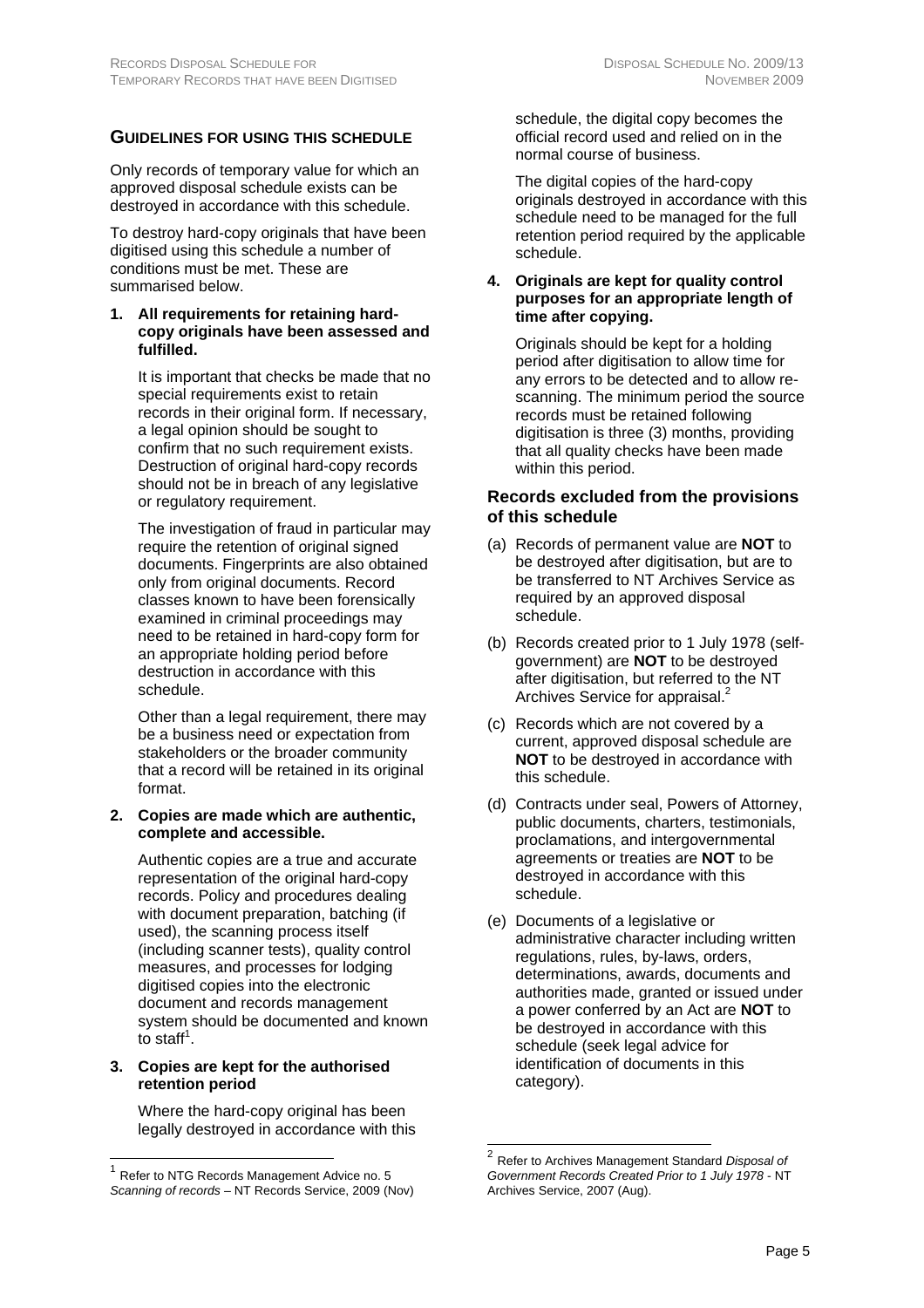- <span id="page-7-0"></span>(f) Photographs, maps, illustrations, original artworks and drawings are **NOT** to be destroyed but referred to the NT Archives Service for appraisal.
- (g) No original records are to be destroyed if there is a legal hold on the records, legal action current, pending or likely, or if a freedom of information application has been lodged<sup>3</sup>.

### **Records digitised prior to approval of this schedule**

Original hard-copy records digitised into a compliant recordkeeping system prior to the authorisation of this schedule can be destroyed in accordance with this schedule in the following circumstances.

- $\triangleright$  If a class of paper document has been routinely captured into a recordkeeping system in a digital format and this digital reproduction is the version used and relied on in the normal course of business.
- ▶ Where a consistent batching/scanning process has been in place and incidents of missing records in normal operation of system have not been recorded or are at low levels (no more than 1 in 1000).
- ▶ There has been a risk assessment done on the impact of the loss of a particular class of record with the impact assessed as being negligible on loss of record, or where reconstruction of record is possible from other sources<sup>[4](#page-7-2)</sup>.

<span id="page-7-1"></span><sup>-&</sup>lt;br>3 Refer to NTG Records Management Advice no. 7 *legal hold order for Records* – NT Archives Service, 2005 (Sept).

<span id="page-7-2"></span><sup>4</sup> Australian Standard AS ISO 15489.2-2002 *Records Management Part 2 : Guidelines* – see section 4.2.4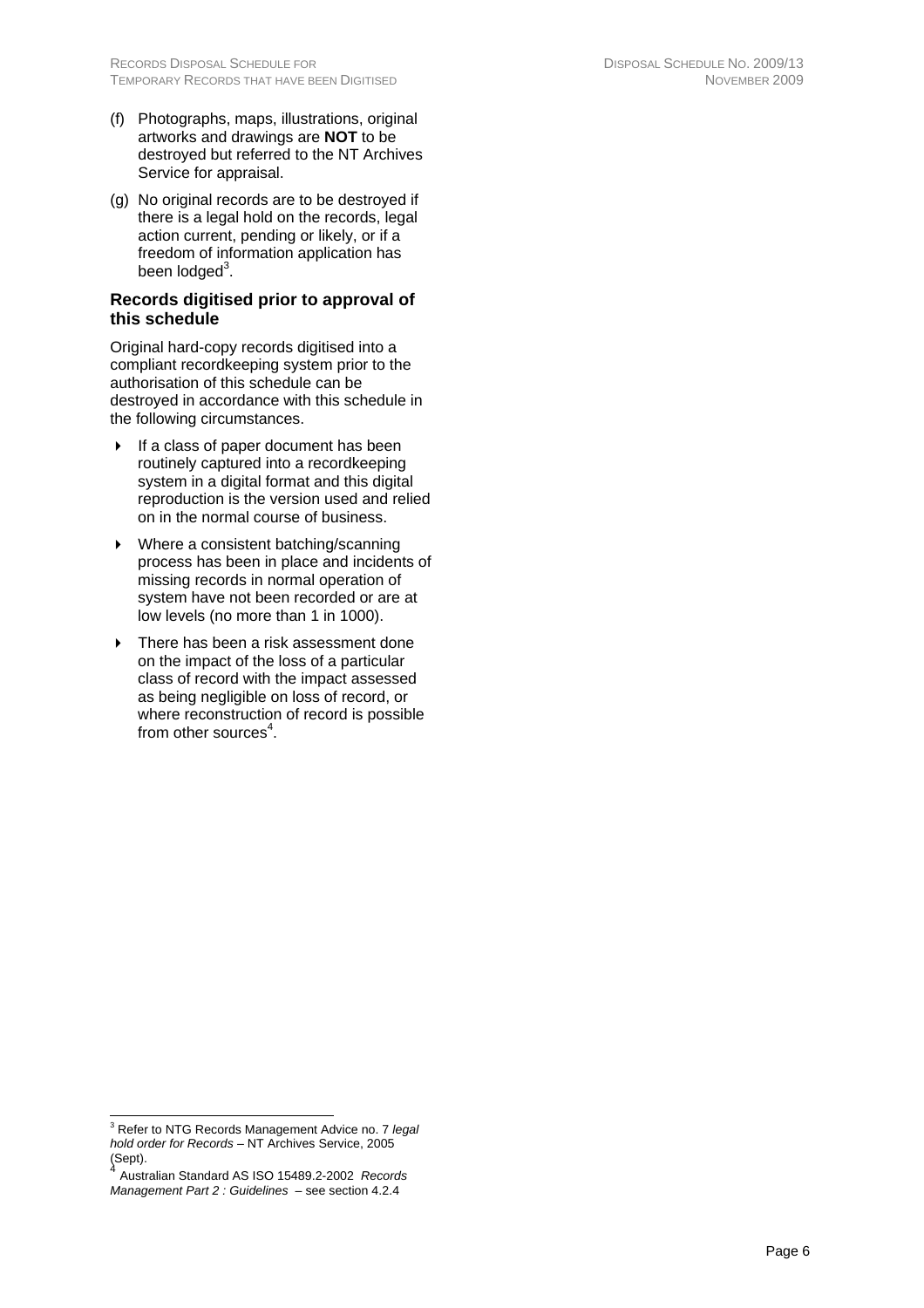# <span id="page-8-0"></span>**Compliance Checklist**

- $\Box$  Implement a records disposal program to ensure regular appraisal, sentencing, destruction and transfer of all records
- $\Box$  Assign responsibility for the management and application of regular records disposal action using authorised records disposal schedules, to an appropriately skilled records manager who consults with the NT Records Service
- $\Box$  Familiarise all employees of the organisation with the authorised records disposal schedules relevant to the organisation's records
- Implement quality assurance mechanisms to periodically check that the disposal class originally assigned at the creation of the records is still applicable at the time of sentencing of the record
- $\Box$  Implement review or quality control procedures in electronic recordkeeping systems to ensure
- $\Box$  Identify records series that require resentencing
- $\Box$  Stop applying sentences from previous schedules that have been revoked or amended
- $\Box$  Retain all records in good order and condition to be available for retrieval during the retention period.
- $\Box$  Identify and update control records so that you can demonstrate what happened to each record.
- $\Box$  Select and implement an appropriate and approved strategy for retention of records of continuing value, eg. preservation in original form migration to new systems conversion to long term medium
- $\Box$  Dispose of all records sentenced according to this schedule in all formats including electronic records and records in business systems, copies of records and parts of records
- $\Box$  Transfer records of permanent value to the NT Archives Service not later than 30 years after creation for retention as archives
- $\Box$  Inactive records can be transferred to offsite service providers providing they have been sentenced
- $\Box$  Destroy time expired temporary records in a secure manner that ensures complete destruction beyond any possible reconstruction
- disposal actions are implemented correctly. Do not destroy records that are not described in an authorised records disposal schedule unless they are ephemeral documents that are obviously duplicate and/or unimportant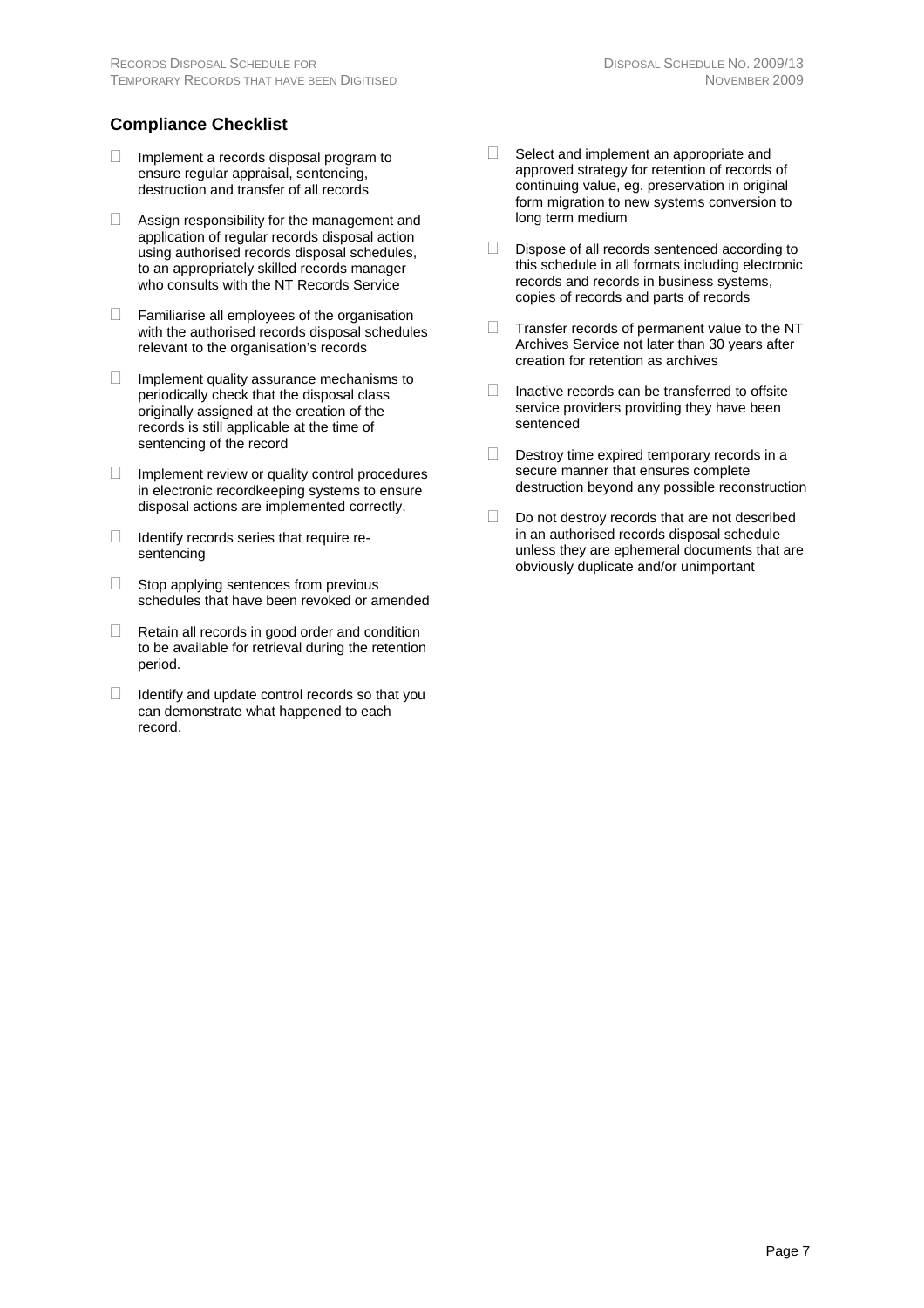## <span id="page-9-0"></span>**DISPOSAL SCHEDULE**

### **Class No. Description of Records Status and**

1.1 Hard copy source records which have been digitised and captured within a compliant electronic document and records management system *providing* the original records are of temporary value in accordance with a current and approved records disposal schedule (see records excluded from this schedule on pages 5 and 6)

**Disposal Action**

#### **TEMPORARY**

Destroy 3 months after digitisation (provided that quality checks have been completed and there are no legal or business needs to retain them)